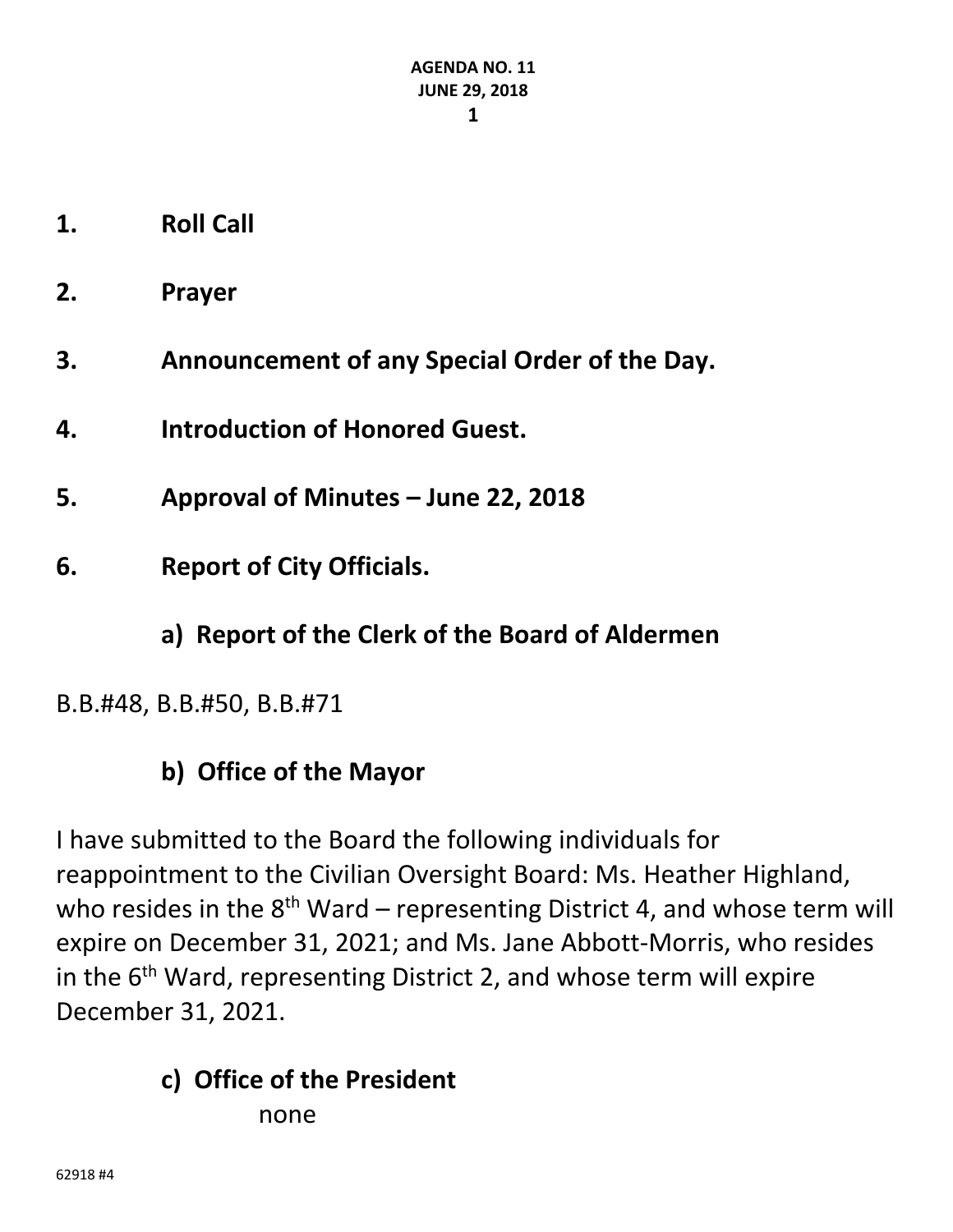**7. Petitions and Communications.** none

#### **8. Board Bills for Perfection – Informal Calendar.**

HUDZ B.B.#10 – Coatar/Ingrassia - An Ordinance pertaining to the Zoning Code requiring that certain uses that are regulated by a plat and petition process under the License Code and Building Code be made a conditional use, prohibited use, or use by right under the Zoning Code.

#### **9. Board Bills for Third Reading ‐ Informal Calendar.**

LEG B.B.#21AA – Howard ‐ An ordinance submitting to the qualified voters of the City, a proposal to revise Section 2 of Article VIII of the City Charter which requires City employees to reside within the boundaries of the City and thus allow said employees, except for City Agency and Department Directors appointed by the Mayor, to reside outside of the boundaries of the City, and; providing for an election to be held for voting on the proposed revision and the manner of voting thereat and; for the publication, certification, deposit, and recording of this ordinance; and containing an emergency clause.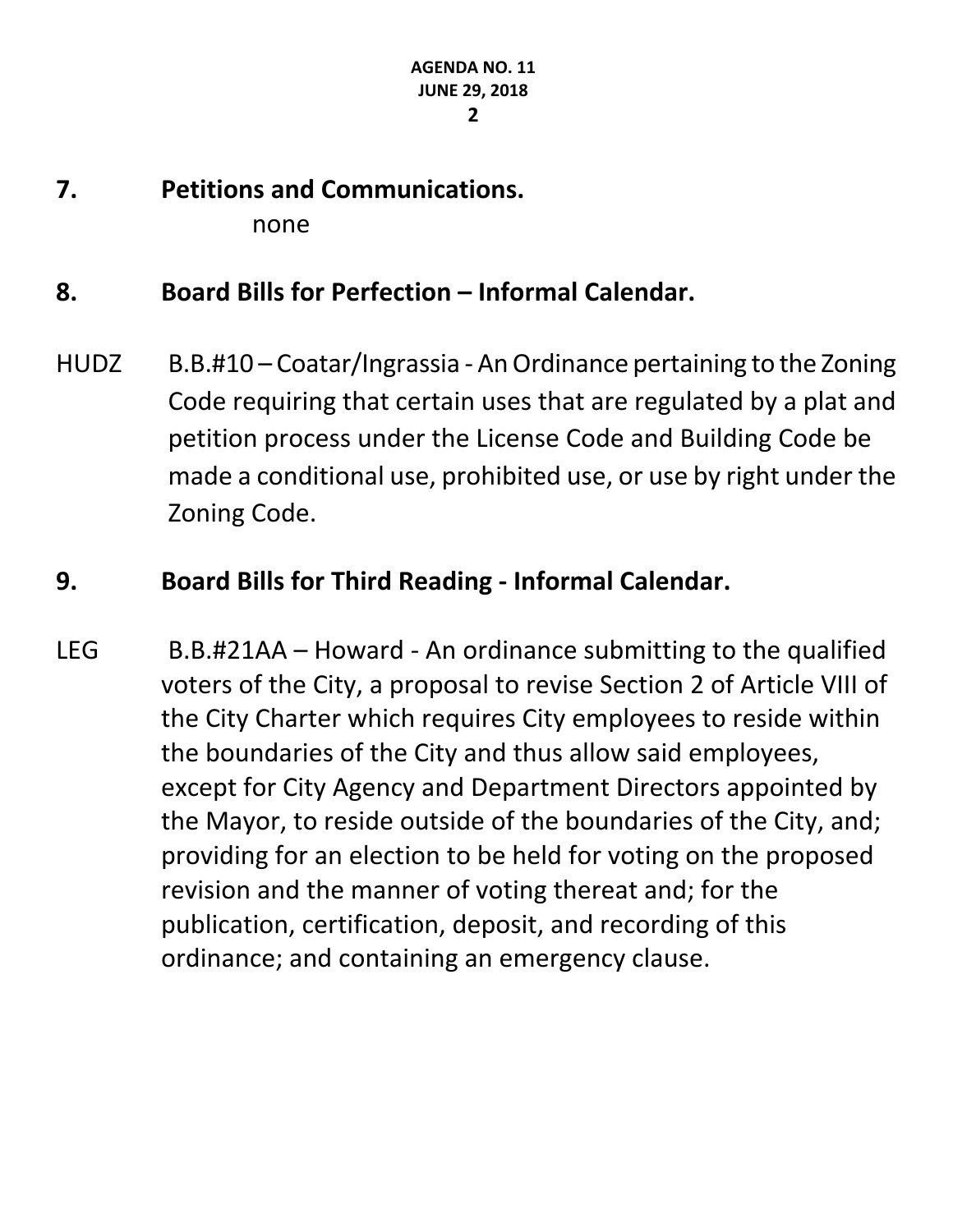## **9. Board Bills for Third Reading Informal Calendar – (cont.)**

- LEG B.B.#25AA Muhammad/Kennedy/Moore/Bosley ‐ An ordinance submitting to the qualified voters of the City a proposed amendment to the Charter to maintain the Board of Aldermen as body of twenty‐eight Aldermen representing twenty‐eight wards, and preventing its reduction beginning December 31, 2021, to a body of fourteen Aldermen representing fourteen wards as called for under Article I, Section 3 of the City Charter; providing for an election to be held for voting on the proposed amendment and the manner for the voting; and for the publication, certification, deposit, and recording of this ordinance; and containing an emergency clause.
- **10. Resolutions – Informal Calendar.** None
- **11. First Reading of Board Bills.**
- B.B.#93 Spencer ‐ An Ordinance requiring a City‐wide vote to approve any proposal aimed at or having the effect of privatizing the Lambert St. Louis International Airport (the "Airport") by the sale, lease or transfer of the Airport, either in whole or in part, from the City's ownership or control as may be permitted by the FAA's Airport Privatization Pilot Program(49U.S.C. §47134; Section 149) and the Modernization and Reform Act of 2012 (P.L. 112‐95) and in accordance with all other applicable state and federal laws and regulations, and the Revised Code of the City of St. Louis; and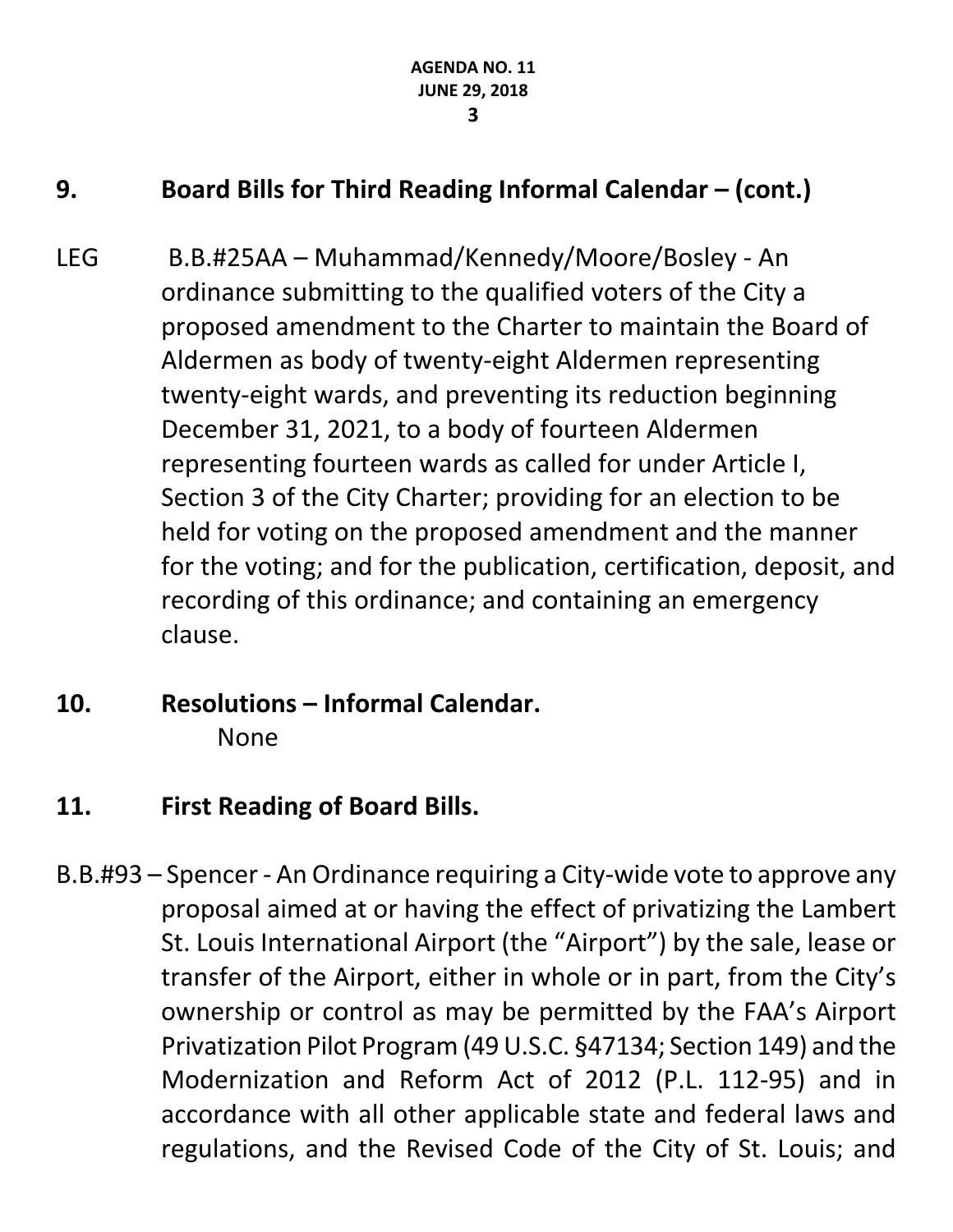containing a severability clause and emergency clause. **12. Reference to Committee of Board Bills.**

TC B.B.#93

## **13. Second Reading and Report of Standing Committees**

- PS B.B.#54CSAA Kennedy ‐ An Ordinance adopting the 2018 International Residential Code for One and Two‐family Dwellings with amendments, including Appendices E, F, G, H, J, K, M, R, S, and T; repealing Ordinance 68789; and containing a penalty clause, severability clause, savings clause, and emergency clause.
- $PS$  B.B.#55CS Kennedy An ordinance adopting the 2018 International Fire Code with amendments, including Appendices B and C; repealing Ordinance 69600; and containing a penalty clause, severability clause, savings clause, and emergency clause.
- PS B.B.#58 Kennedy ‐ An ordinance adopting the 2018 International Energy Conservation Code with amendments; repealing Ordinance 68792; and containing a penalty clause, severability clause, savings clause, and emergency clause.
- PS B.B.#59 Kennedy ‐ An ordinance pertaining to the Mechanical Code of the City of St. Louis; repealing Ordinance 68639 and Ordinance 68847; adopting the 2018 International Mechanical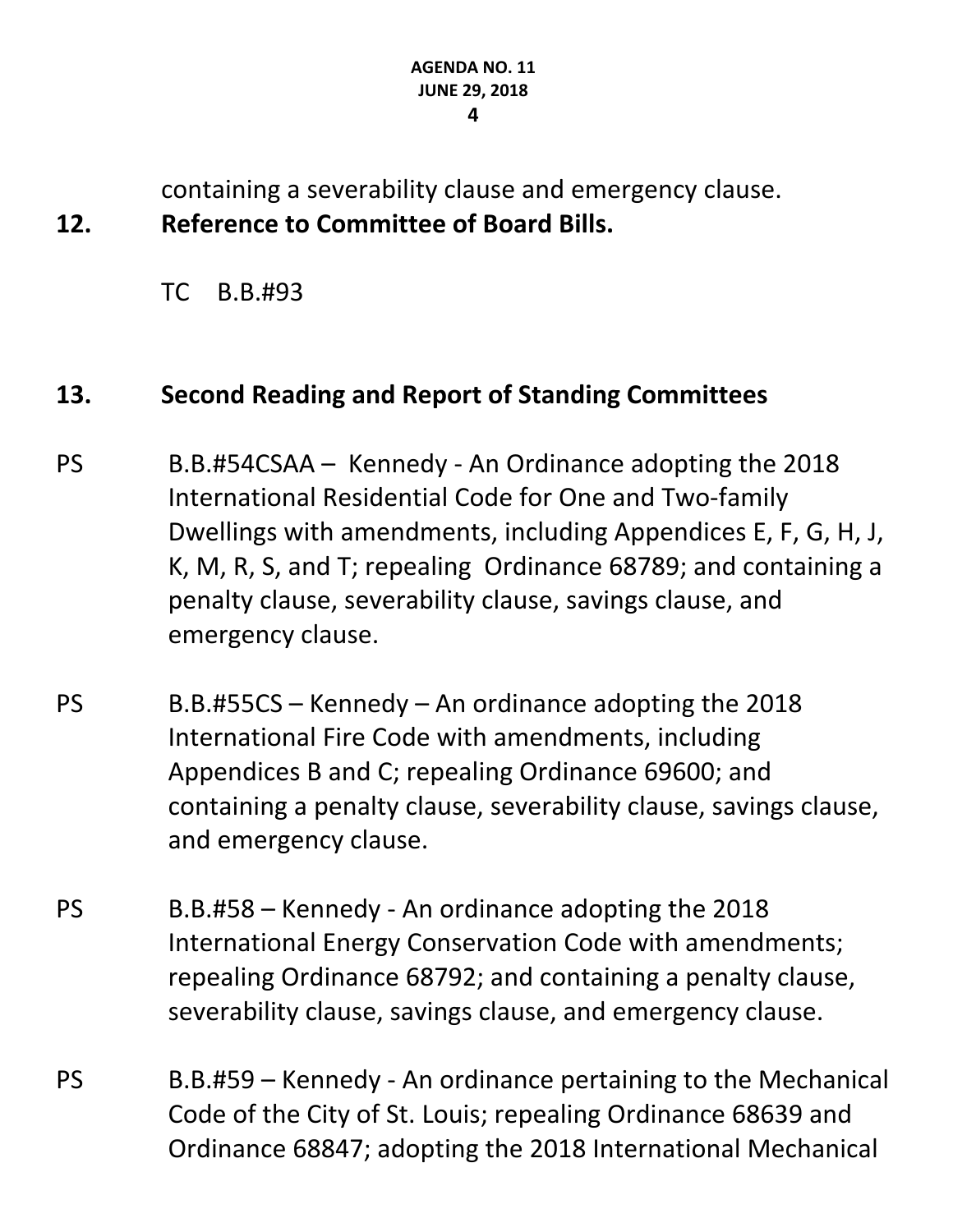Code with amendments, including Appendix A; and containing a penalty clause, severability clause, savings clause, and emergency clause.

## **13. Second Reading and Report of Standing Committees – (cont.)**

- $PS$  B.B.#60 Kennedy An ordinance adopting the 2018 International Fuel Gas Code with amendments; repealing Ordinance 68638; and containing a penalty clause, severability clause, savings clause, and emergency clause.
- $PS$  B.B.#61 Kennedy An ordinance adopting the 2017 National Electrical Code with amendments; repealing Ordinance 68831; containing a penalty clause, severability clause, savings clause, and emergency clause.
- HUDZ B.B.#90 Coatar ‐ An Ordinance Amending Ordinance No. 69146 and 69153; authorizing other related actions; and containing a Severability Clause.
- PS B.B.#91 Navarro/Williamson ‐ An ordinance approved and recommended by the Preservation Board and Planning Commission of the City of St. Louis pertaining to the Skinker – DeBaliviere‐Catlin Tract‐Parkview Historic District; amending Ordinance #57688, repealing and replacing certain standards for the Skinker –DeBaliviere‐Catlin Tract‐Parkview Historic District as set forth herein.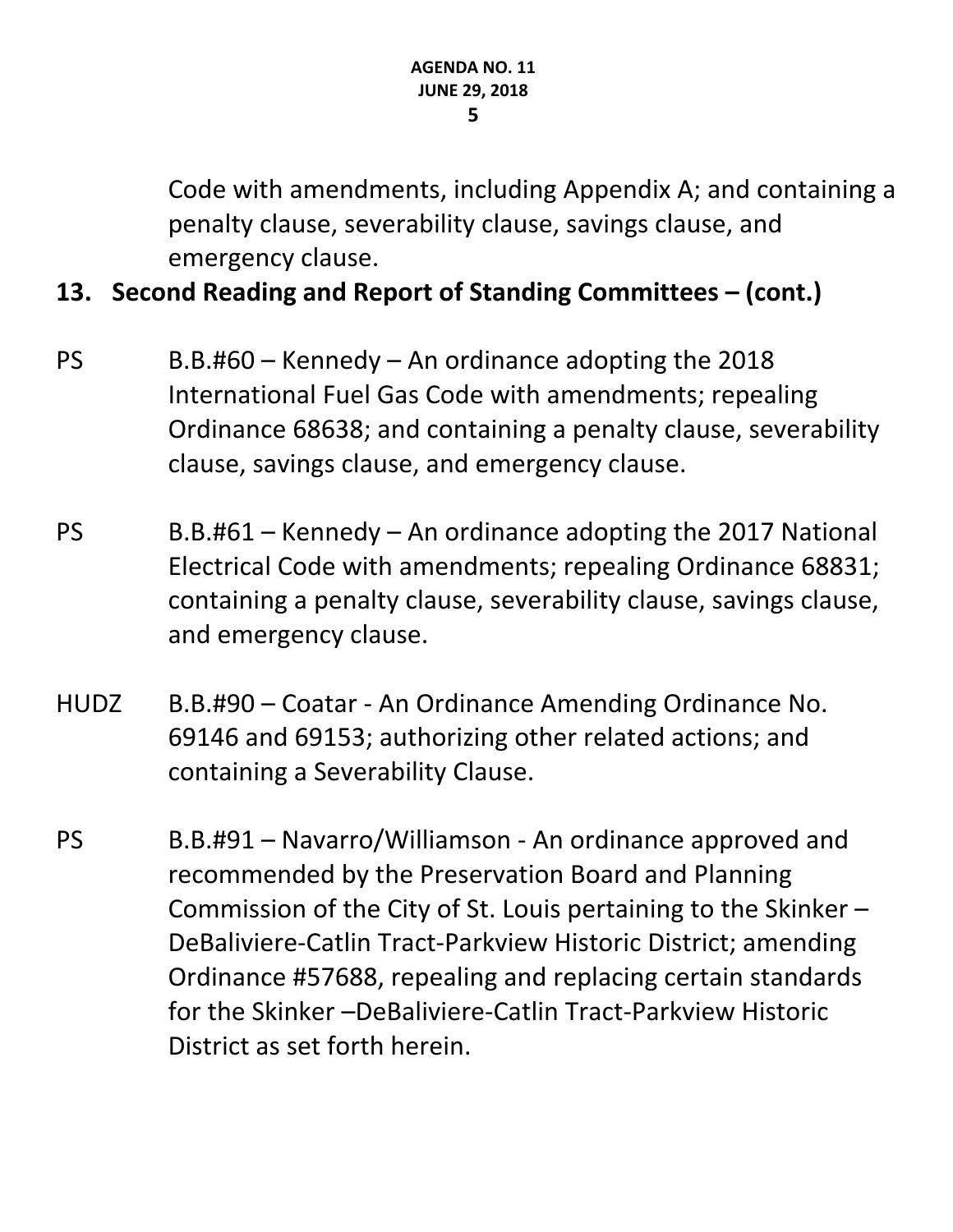## **13. Second Reading and Report of Standing Committees – (cont.)**

PARK B.B.#92 – Navarro / Vollmer / Vacarro / Ingrassia / Guenther / Navarro‐ An ordinance adopted pursuant to Sections 70.210‐70.325 of the Revised Statutes of Missouri; authorizing and directing the City, a constitutional charter city of the State of Missouri, by and through its Director of Parks, Recreation & Forestry, to execute and deliver an Intergovernmental Cooperation Agreement by and among the City and the Art Museum Subdistrict of the Metropolitan Zoological Park and the Museum District of the City, a political subdivision of the state of Missouri (the "Museum").

# **14. Report of Special Committees**  none

## **15. Perfection Consent Calendar.**

PS B.B.#53CS – Kennedy ‐ An Ordinance adopting the 2018 International Building Code with amendments, including Appendices E, F, G, H, I and J; repealing Ordinance 68610, Ordinance 68788, and Ordinance 69271; and containing a penalty clause, severability clause, savings clause, and emergency clause.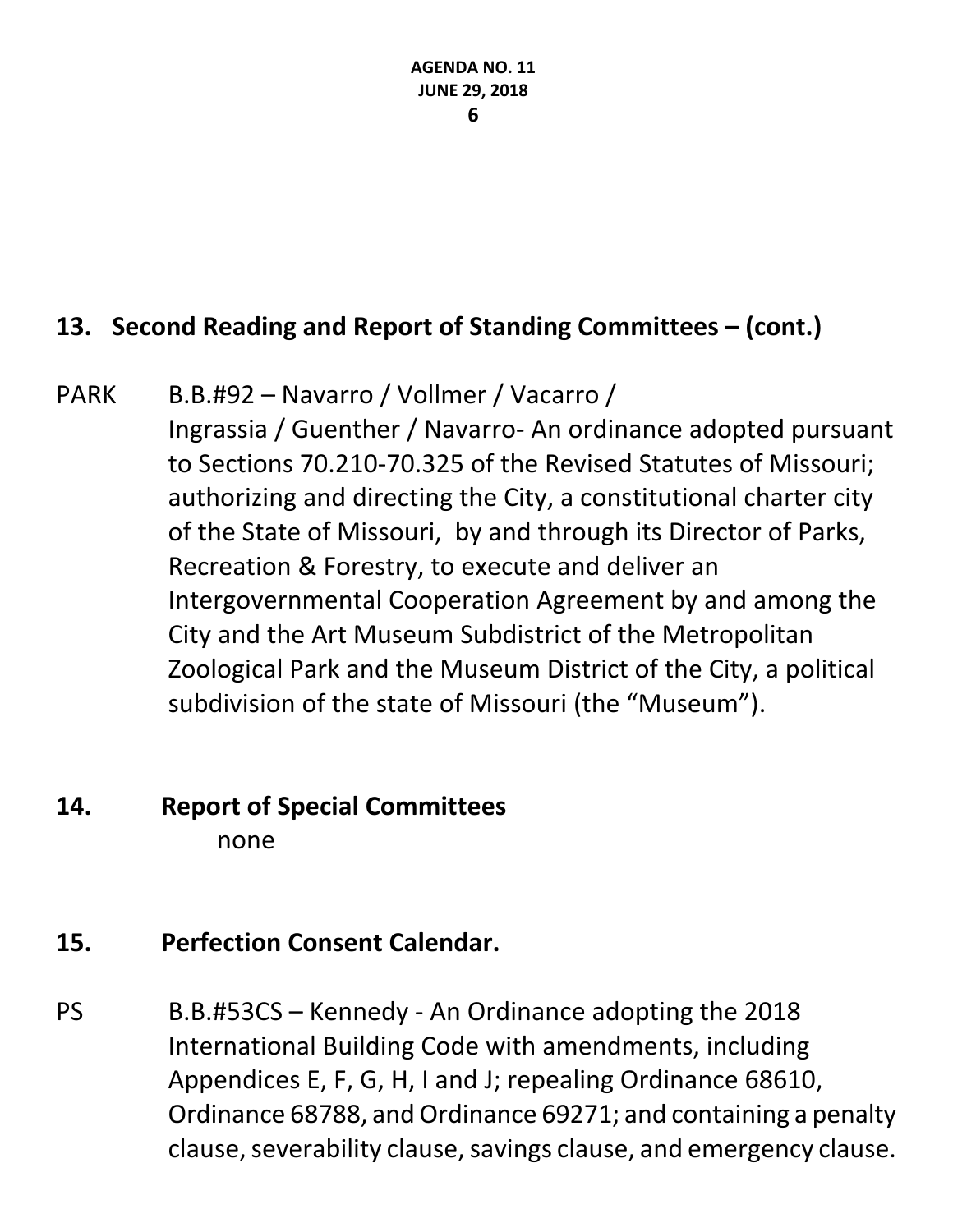## **15. Perfection Consent Calendar – (cont.)**

- PS B.B.#56CS Kennedy ‐ An Ordinance adopting the 2018 International Existing Building Code with amendments, including Appendices A, B, and C; repealing Ordinance 68790; and containing a penalty clause, severability clause, savings clause, and emergency clause.
- SPS B.B.#57CS Kennedy ‐ An Ordinance adopting the 2018 International Property Maintenance Code with amendments; repealing Ordinance 68791; and containing a penalty clause, severability clause, savings clause, and emergency clause.
- PS B.B.#62 Navarro ‐ An ordinance repealing Ordinance 70026 and in lieu thereof enacting a new ordinance prohibiting the issuance of any 3 a.m. closing permits for any currently non‐3am licensed premises within the boundaries of the Twenty‐Eighth Ward Liquor Control District, and containing an emergency clause.
- PS B.B.#32CS Boyd ‐ An Ordinance concerning certain business license regulations set forth in Title 8, which require the completion of a plat and neighborhood consent petition prior to obtaining an occupancy permit; repealing Ordinances 56788,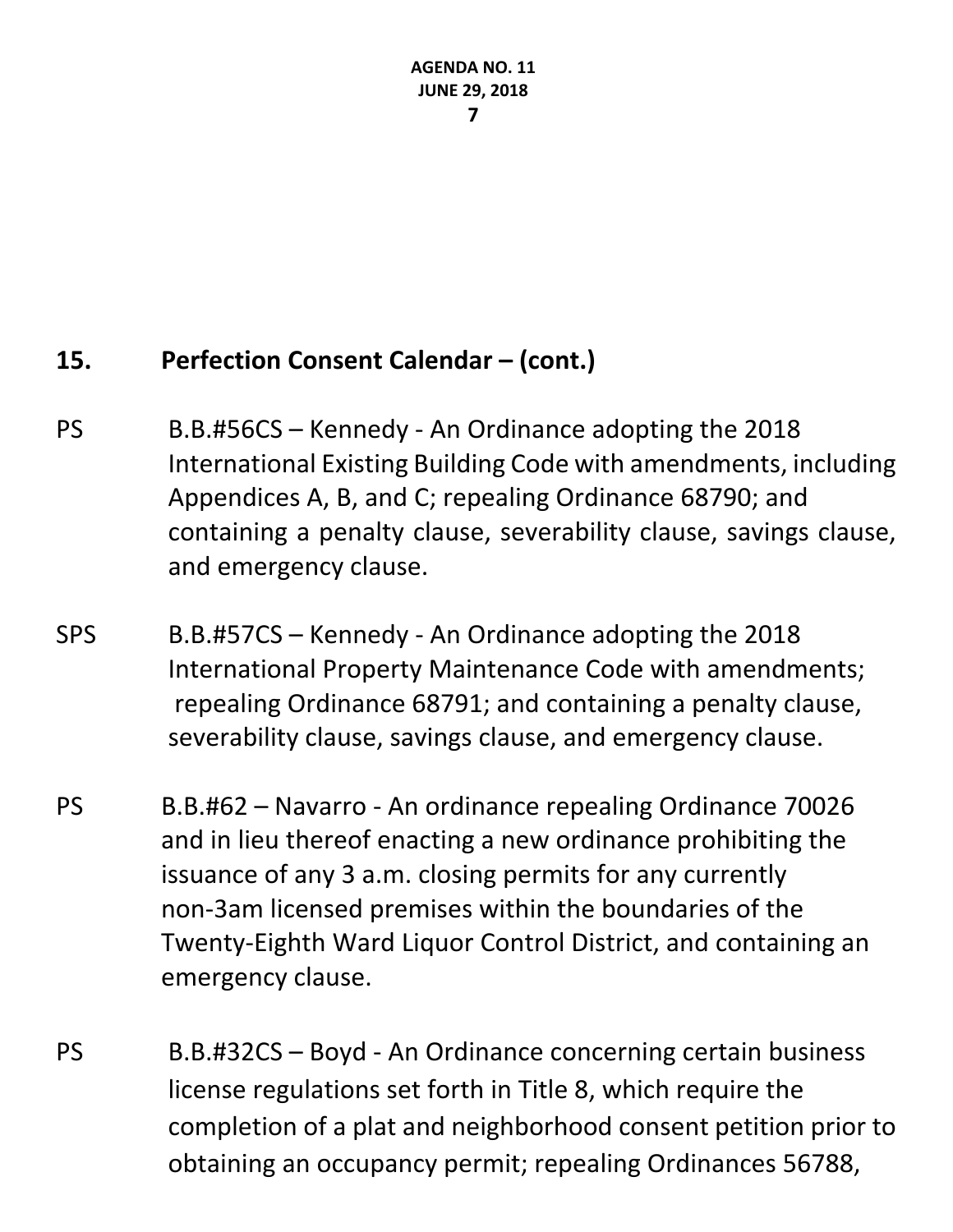57294, and 58645, pertaining to Arcades containing a severability clause; and an effective date clause.

## **15. Perfection Consent Calendar – (cont.)**

- WM B.B.#1AA Williamson/Pres. Reed Budget for Fiscal Year
- PE B.B.#68AA Tyus An ordinance to regulate employer and employee working relationships between the City and all employees under the Classified Service, including a compensation plan, terms and conditions of employment, benefits, leaves of absence, and authorization for a Deferred Compensation Plan; repealing Ordinance 70285; allocating certain other employees to a grade with rate; and including an emergency clause.

## **16. Board Bills for Perfection**  None

## **17. Third Reading Consent Calendar**

TC B.B.#74 – Davis ‐ An Ordinance recommended and approved by the Airport Commission, the Board of Public Service, and the Board of Estimate and Apportionment, establishing and authorizing a public works and improvement program (the "Airfield, Building & Environs Projects") at St. Louis Lambert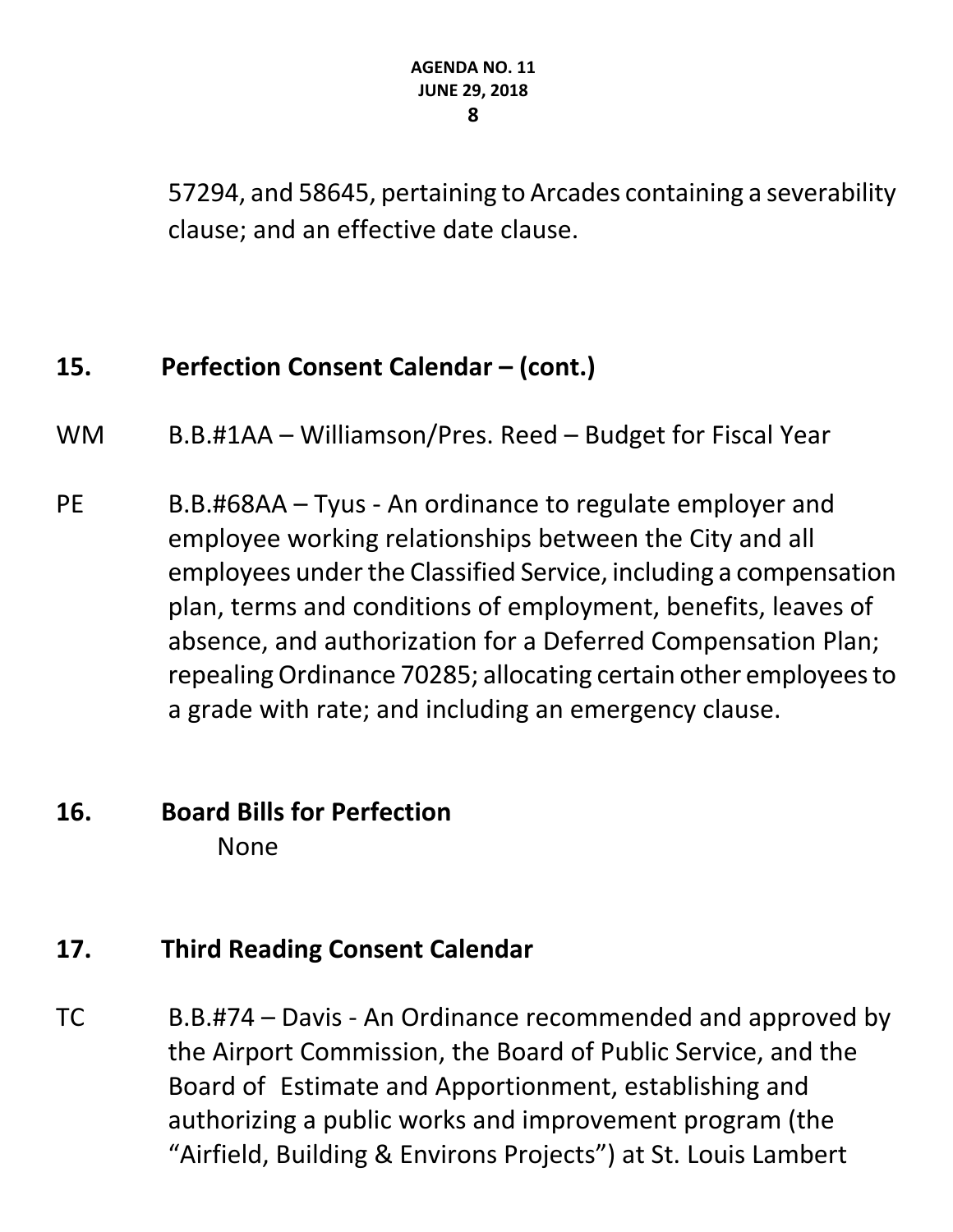International Airport, entitled "FY19 PROJECT LIST"; and containing a severability and an emergency clause.

## **17. Third Reading Consent Calendar – (cont.)**

- TC B.B.#75 Davis ‐ An ordinance recommended and approved by the Airport Commission, the Comptroller and the Board of Estimate and Apportionment, making certain findings with respect to the transfer of up to Three Million Dollars of excess moneys that The City, intends to transfer from the Debt Service Stabilization Fund to the Airport Development Fund, authorizing a transfer in an amount not to exceed Three Million Dollars from the DSSF into the Airport Development Fund for the purpose of making funds available to address Coldwater Creek Emergency Repairs Phase 2 – Installation of Two 12 Foot BY 12 Foot Reinforced Concrete Box Culverts and the Restoration of the Charlie Pad Aircraft Ramp, Glycol Recovery System, Ramp Edge Lighting System, and Associated Impacted Improvements; containing a severability clause; and containing an emergency clause.
- WM B.B.#64 Williamson/Pres. Reed An Ordinance pertaining to the Transit Sales Tax imposed pursuant to Section 94.660, RSMo., as adopted and approved by the voters on August 2, 1994, pursuant to Ordinance 63168 creating the "City Public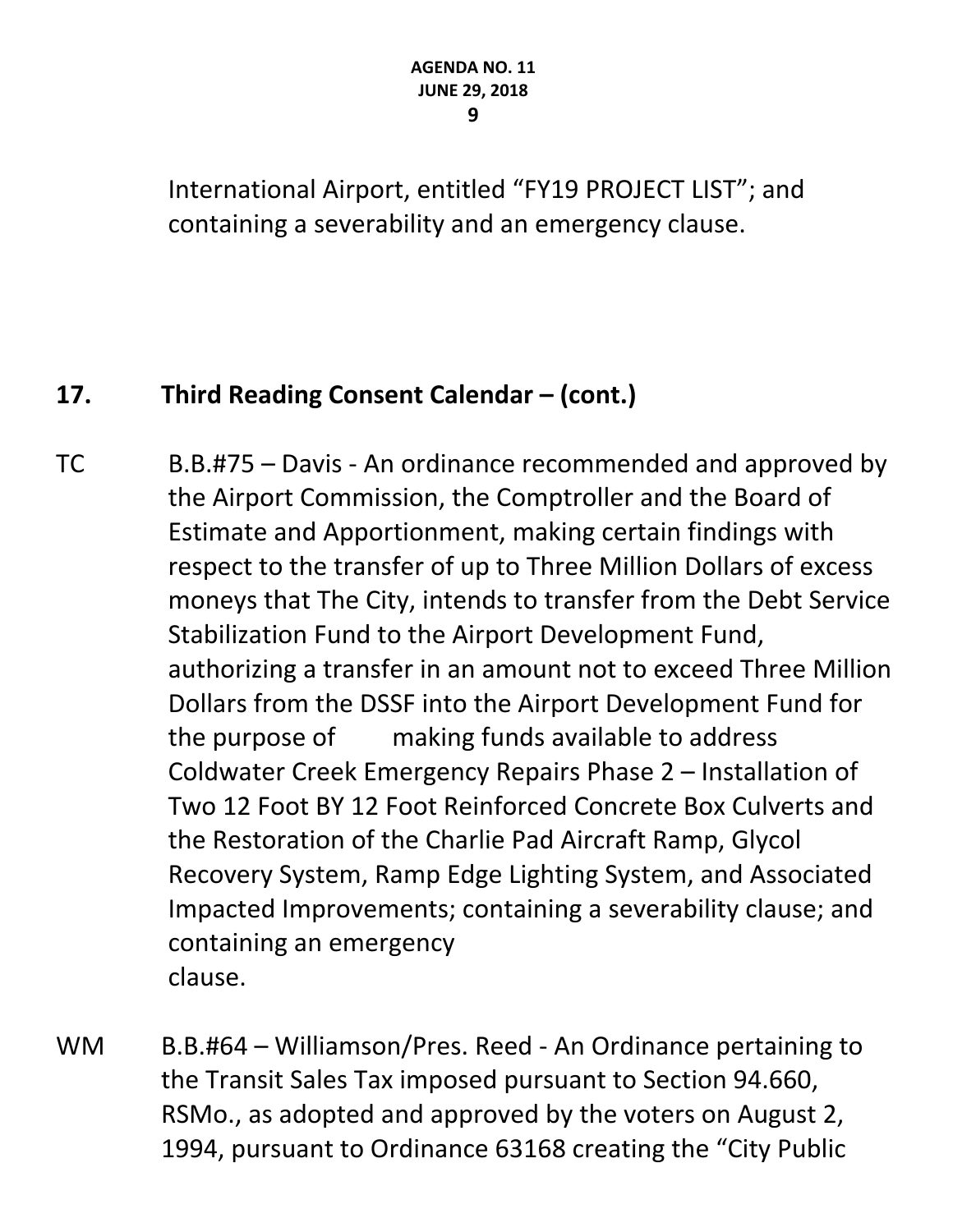Transit Sales Tax Trust Fund" directing the Treasurer to deposit funds received pursuant to said sales tax into the "City Public Transit Sales Tax Trust Fund – Account ONE" appropriating \$11,560,000 from the said sales tax for the period herein stated to the Bi‐State Development Agency; and containing a severability clause.

- WM B.B.#65 Williamson/Pres. Reed An Ordinance pertaining to the Transit Sales Tax directing the Treasurer to deposit funds received pursuant to said sales tax into the "City Public Transit Sales Tax Trust Fund – Account TWO" appropriating \$11,560,000 from the said sales tax for the period herein stated to the Bi‐State Development Agency; and containing a severability clause.
- WM B.B.#66 Williamson/Pres. Reed An ordinance appropriating the sum of \$21,877,000, which sum is hereby appropriated out of the "Transportation Trust Fund" to the Bi‐State Development Agency for transportation purposes; supplying the Board of Estimate and Apportionment an annual evaluation report; further providing that in no event shall the Comptroller draw warrants on the Treasurer for an amount greater than the amount of proceeds deposited in the "Transportation Trust Fund" during the period from July 1, 2018 through June 30, 2019; and containing a severability clause.
- WM B.B.#77 Williamson An ordinance, recommended by the Board of Estimate and Apportionment, authorizing a supplemental appropriation; amending Ordinance 70540, commonly referred to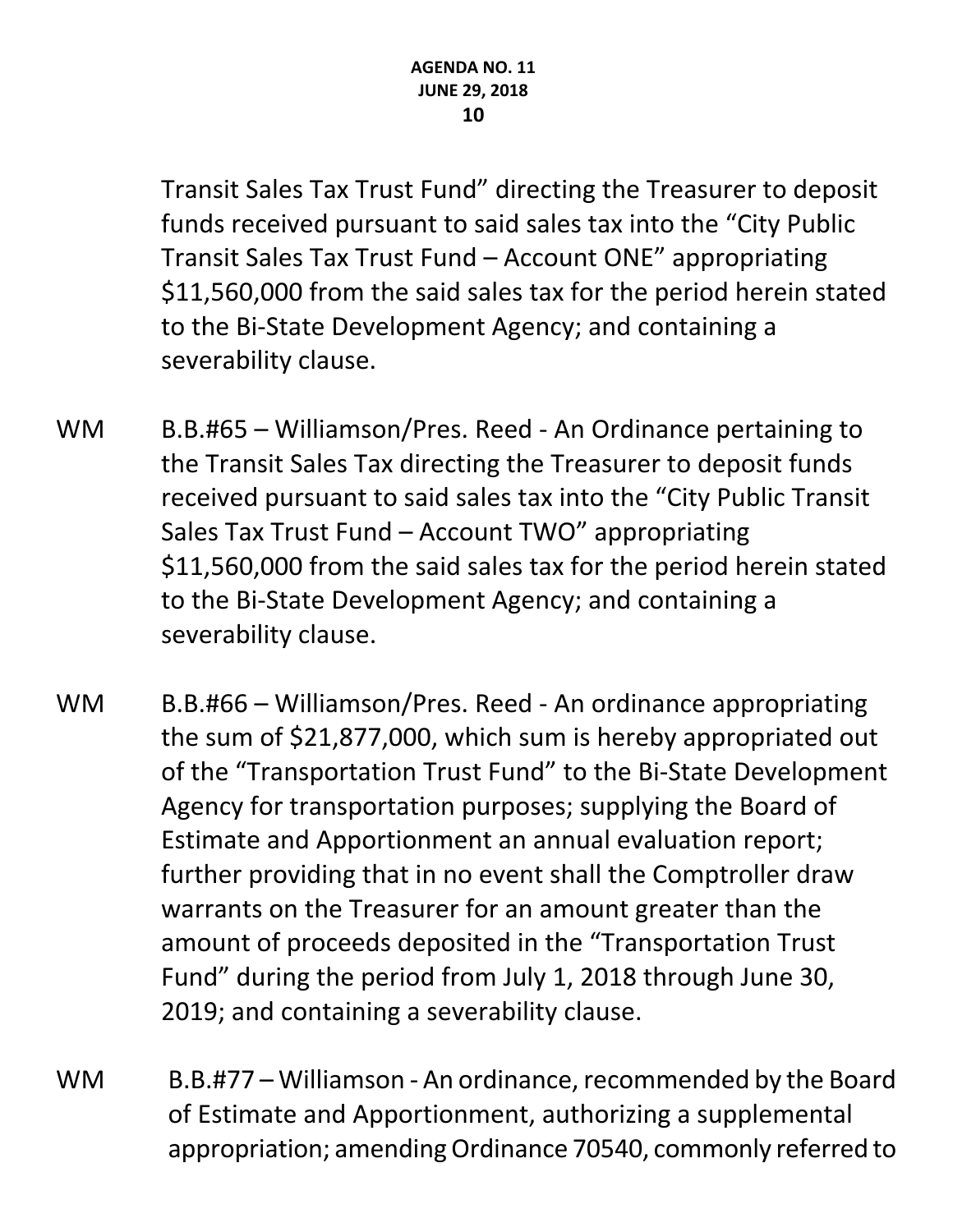as the City of St. Louis Annual Operating Plan for Fiscal Year 2017‐2018; appropriating and setting apart projected local use tax and gaming fund revenues to address certain shortfalls in revenues and excess expenditures in the General Fund for the current fiscal year, in the amount of Three Million Two Hundred Thousand Dollars (\$3,200,000) as hereinafter detailed; and containing an emergency clause.

## **17. Third Reading Consent Calendar – (cont.)**

- PARK B.B.#70 Navarro An ordinance approved and recommended by the Board of Estimate and Apportionment and the Board of Public Service; authorizing a First Amendment of the Lease Agreement authorized by Ordinance 63956 between the City, and the Municipal Theatre Association of St. Louis by amending Section 2. Term; Section 4. Other Consideration (a) Forest Park Improvements; and Exhibit C; with an emergency provision.
- STR B.B.#76 Hubbard ‐ An ordinance recommended by the Planning Commission approving the name of a new public street located in the approved Jonas Hubbard Estates subdivision, located in City Block 552.
- STR B.B.#86 Davis ‐ Pursuant to Ordinance 68937, an ordinance authorizing the honorary street name, Urban League Square which shall begin at the intersection of North Spring Avenue and Grandel Square and run East on Grandel Square to North Grand Boulevard.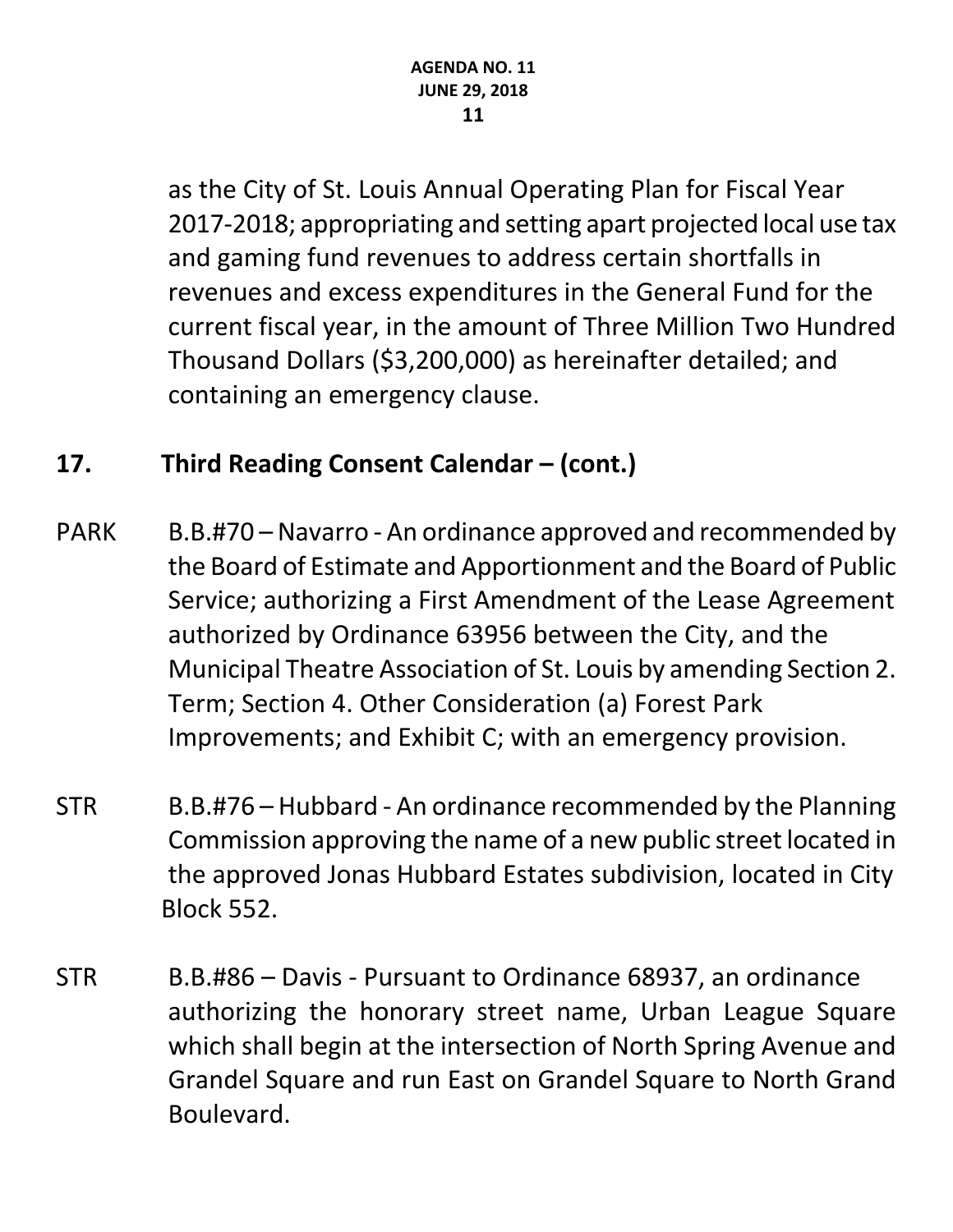## **18. Third Reading/Report of Engrossment and Final Passage**  none

#### **19. Report of the Enrollment Committee.**

B.B.#74, B.B.#75, B.B.#64, B.B.#65, B.B.#66, B.B.#77, B.B.#70, B.B.#76, B.B.#86

## **20. Courtesy Resolutions Consent Calendar**

- Res.#75 Bosley / Pres. Reed ‐ A resolution to recognize and celebrate the life of Norma Brooks and acknowledge her accomplishments and contributions to minorities in the City of St. Louis and beyond.
- Res.#76 Martin A resolution recognizing the contributions and accomplishments of John Warren Kopff.
- Res.#77 Oldenburg A resolution wishing a happy  $70<sup>th</sup>$  birthday of Michael D. Heitert.

## **21. First Reading of Resolutions.**

Res.#78 – Muhammad – A resolution directing the St. Louis Development Development Corporation to develop a plan for a dollar home purchase program in the City of St. Louis to be implemented within eighteen months of the adoption of this Resolution.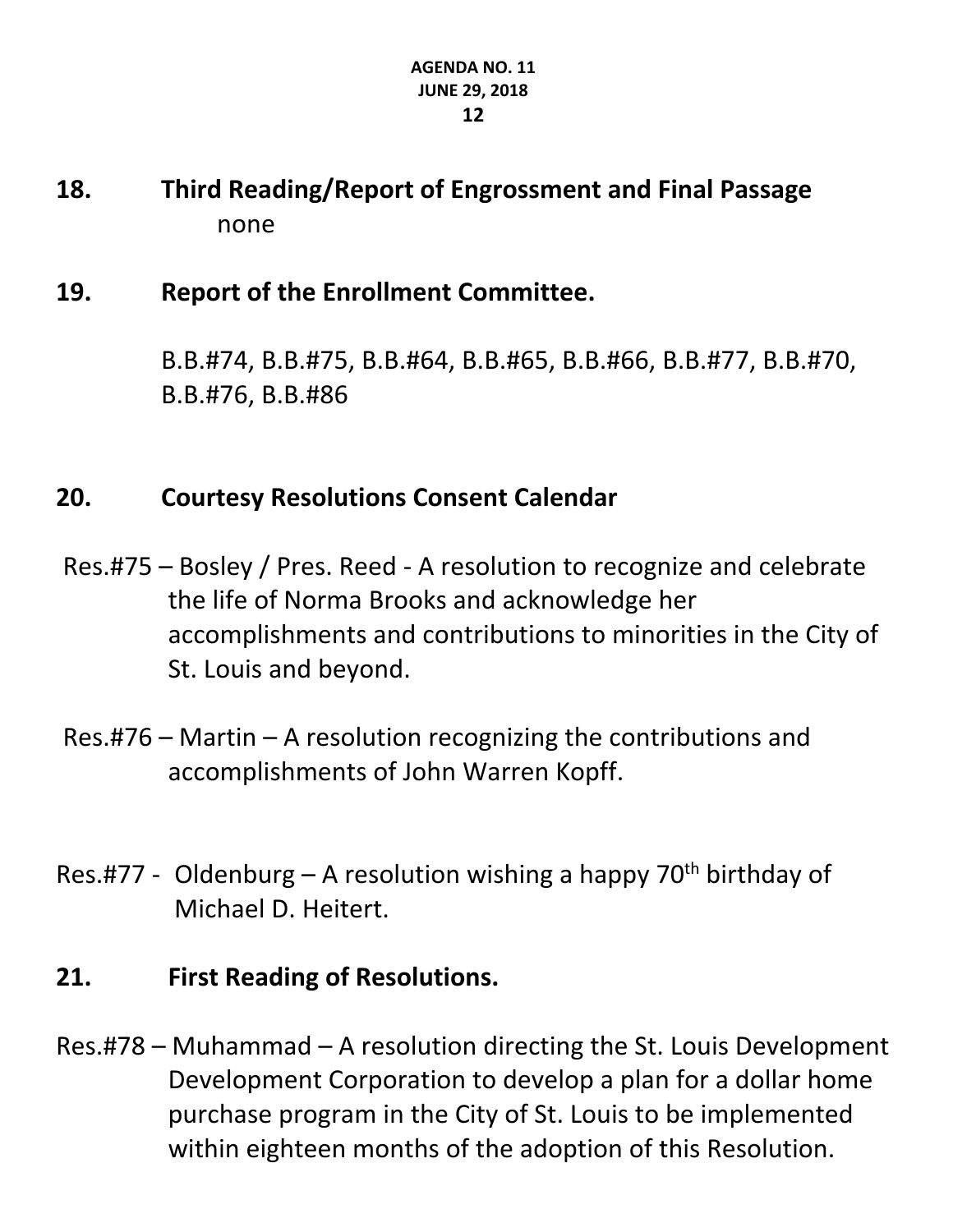## **22. Second Reading Resolutions, Committee Reports & Adoptions.**

HUDZ Res.#19AA – Spencer / Ingrassia / Guenther / Green – The Board of Aldermen requests that the federal and state law enforcement authorities thoroughly and comprehensively investigate the alleged wrong doing involving Northside Regeneration, its owners and representatives, or others, in relation to the Northside Regeneration development.

## **22. Second Reading Resolutions, Committee Reports & Adoptions – (cont.)**

- HUDZ Mayor's reappointments to the Board of Adjustments. Having considered the Mayor's reappointment of Mr. George Hitt, Mr. Joseph Klitzing, and Ms. Mona Parsley to the Board of Adjustments, the Housing, Urban Development, and Zoning Committee recommends that the reappointments be approved by the Board of Aldermen.s
- PARKS Res.#72 Vollmer Pursuant to Ord. 69372 the Parks and Environmental Matters Committee does hereby approve the recommendations of the Director for the appropriation of Neighborhood Parks Capital Improvement Accounts funds for the Fiscal Year 2019 (Regarding the proceeds of the Three‐ Sixteenths Cent Tax).
- PARKS Res.#73 ‐ Vollmer Pursuant to Ord. 64994 the Parks and Environmental Matters Committee does hereby approve the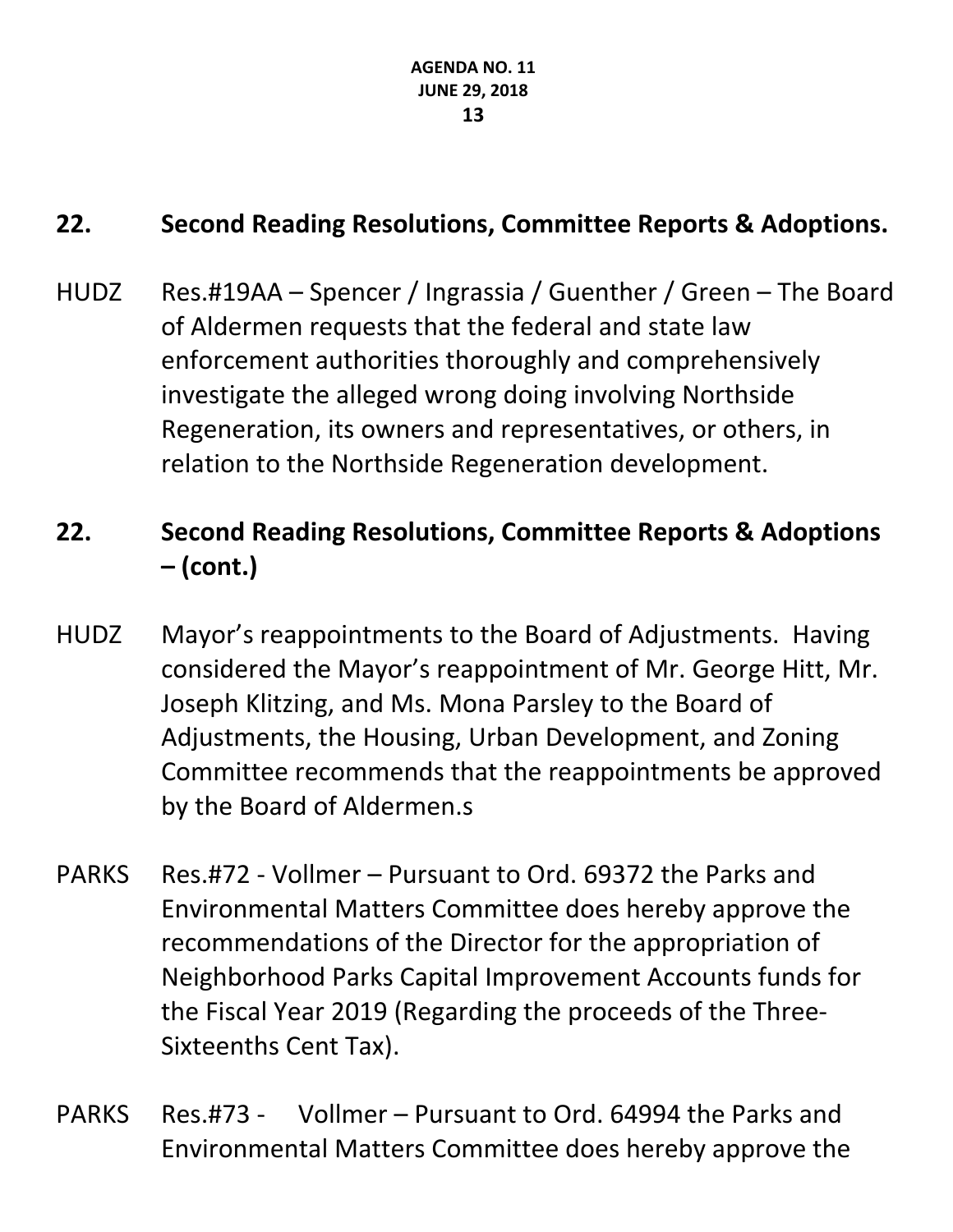recommendations of the Director for the appropriation of Neighborhood Parks Capital Improvements Account fund for the Fiscal Year 2019 (Regarding the proceeds of the One‐Tenth‐Cent Tax).

- PARKS Res.#74 ‐ Vollmer Pursuant to Ord. 67477 the Parks and Environmental Matters Committee does hereby approve the recommendations of the Director for the appropriation of Neighborhood Parks Capital Improvements Account fund for the Fiscal Year 2019.
- **23. Miscellaneous and Unfinished Business.**  none
- **24. Announcements**

**MONDAY, July 2, 2018** 

**TUESDAY, July 3, 2018**

**WEDNESDAY, July 4, 2018**

**Board of Aldermen Offices Closed for 4th of July holiday.** 

**THURSDAY, July 5, 2018**

**FRIDAY, July 6, 2018**